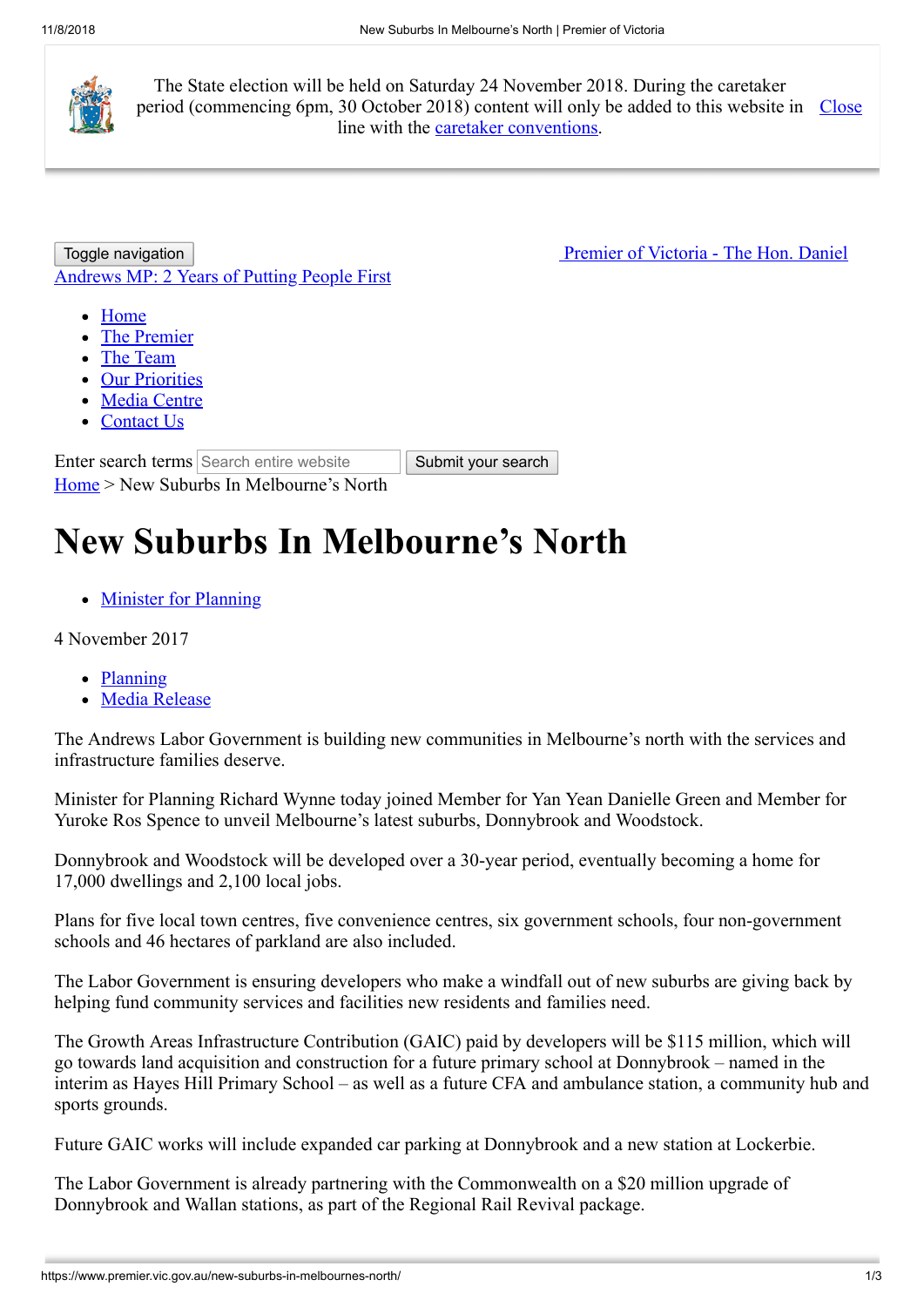

The State election will be held on Saturday 24 November 2018. During the caretaker period (commencing 6pm, 30 October 2018) content will only be added to this website in  $\frac{\text{Close}}{\text{Close}}$  $\lim_{n \to \infty}$  line with the <u>caretaker conventions</u>.

The Government is also making renting fair through a major package of reforms that gives tenants more rights, helps them stay on longer leases, makes bonds smaller and fairer, and cracks down on dodgy landlords.

# **Quote attributable to Minister for Planning Richard Wynne**

*"Donnybrook and Woodstock will be great places to live and raise a family, with nearby jobs for locals and affordable homes that help young Victorians achieve their dream of homeownership."*

# **Quote attributable to Member for Yan Yean Danielle Green**

*"These new services will benefit from infrastructure and services upfront rather than having to play catch up as we're doing in Mernda and Doreen because the Liberals failed to invest."*

# **Quote attributable to Member for Yuroke Ros Spence**

*"It's only fair that developers give back to the communities they are building. We're ensuring they pay their fair share for schools, parks and services that communities deserve."*

#### [Download the Media Release \(534 KB\)](https://www.premier.vic.gov.au/wp-content/uploads/2017/11/171103-New-Suburbs-In-Melbourne%E2%80%99s-North.pdf) **45 1 Like** 13 **[Share](https://www.facebook.com/sharer/sharer.php?u=https%3A%2F%2Fwww.premier.vic.gov.au%2Fnew-suburbs-in-melbournes-north%2F&display=popup&ref=plugin&src=like&kid_directed_site=0&app_id=113912915637530)**  $\blacktriangleright$  Tweet

### **Content tags:**

- [Planning](https://www.premier.vic.gov.au/tag/planning/)  $\bullet$
- [Media Release](https://www.premier.vic.gov.au/category/media-release/)
- [Minister for Planning](https://www.premier.vic.gov.au/category/ministers/minister-for-planning/)

[Subscribe to Media Releases](https://www.premier.vic.gov.au/subscribe-to-media-releases)

# **Related content**

- [Media Release](https://www.premier.vic.gov.au/category/media-release/)
- [Minister for Planning](https://www.premier.vic.gov.au/category/ministers/minister-for-planning/)

20 October 2018

# **Fishermans Bend [Community](https://www.premier.vic.gov.au/fishermans-bend-community-park-opens-for-families/) Park Opens For Families**

- [Planning](https://www.premier.vic.gov.au/tag/planning/)
- [Media Release](https://www.premier.vic.gov.au/category/media-release/)
- [Minister for Water](https://www.premier.vic.gov.au/category/ministers/minister-for-water/)

10 October 2018

# **[Protecting](https://www.premier.vic.gov.au/protecting-the-iconic-barwon-river/) The Iconic Barwon River**

- **[Planning](https://www.premier.vic.gov.au/tag/planning/)**
- **[Water](https://www.premier.vic.gov.au/tag/water/)**